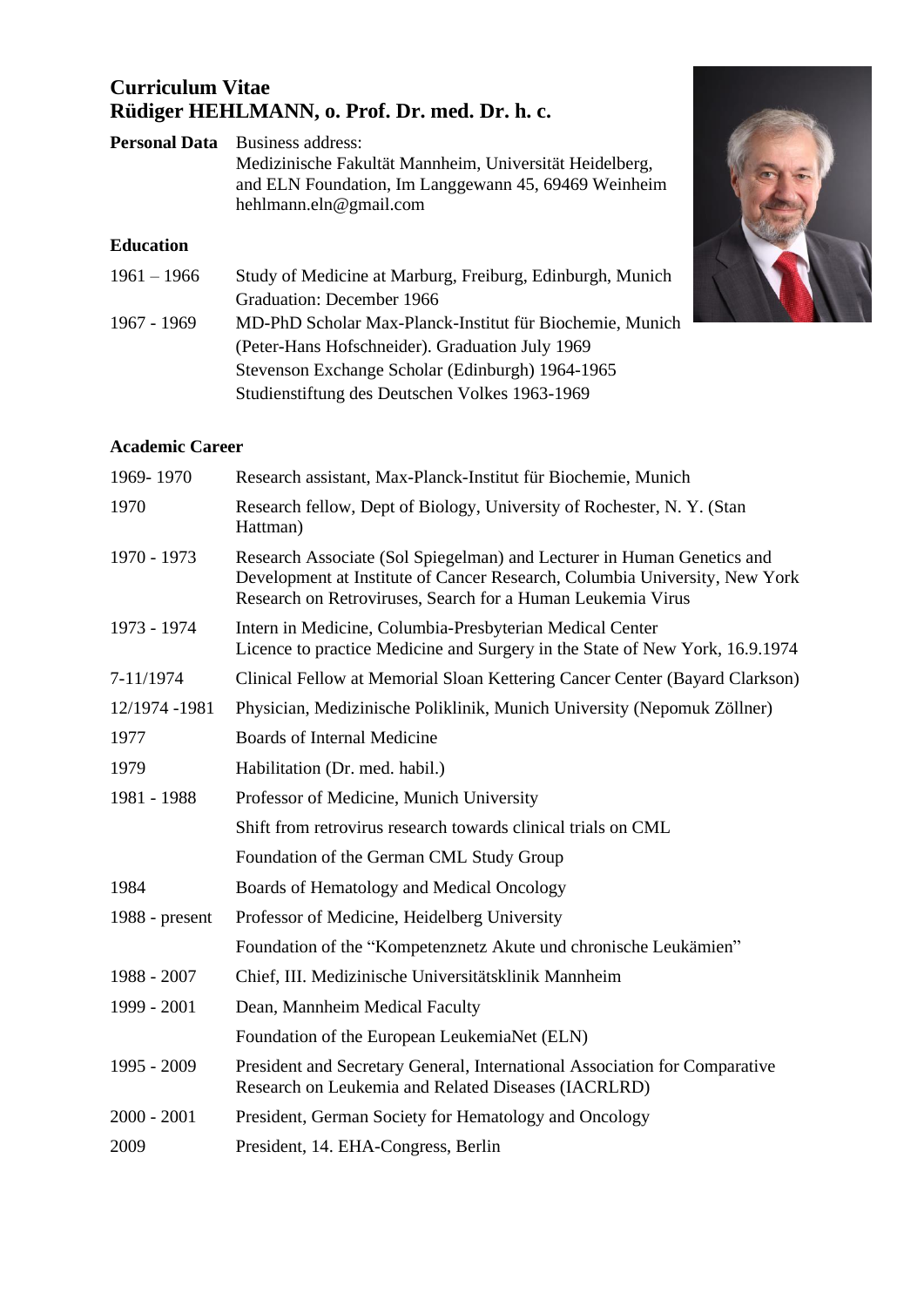### **Honors**

| Curt Bohnewand-Prize for Scientific Cooperation in Cancer Research            |
|-------------------------------------------------------------------------------|
| GSF-Prize for Interdisciplinary Cooperation                                   |
| Paul Martini-Prize for Improvement of Prognosis in CML                        |
| Ehrenschild for Community Service, Kulturverein Waldhof, Mannheim             |
| R.T. Silver-Visiting Professor, Weill-Cornell Medicine, New York, USA         |
| Honorary Member of the Polish Society for Hematology and Transfusion Medicine |
| Wiedermann-Lecture, Olmütz, Czechia                                           |
| Grand Rounds, DKFZ Heidelberg                                                 |
| Hofschneider-Memorial Lecture, XXIII. IACRLRD-Symposium, Freiburg             |
| Honorary Member of the German Society for Hematology and Oncology             |
| Visiting Professor Emory University, Atlanta, USA                             |
| Johann Georg Zimmermann-Medal for the Treatment of Leukemia                   |
| Jubilee lecture 50 years IACRLRD, Tokyo, Japan                                |
| Honorary doctor of the University Uppsala, Sweden                             |
| Wilhelm Warner-Prize for the Fight against Cancer                             |
| Sol Spiegelman-Memorial Lecture, XXVI. IACRLRD-Symposium, Turin, Italy        |
| John Goldman-Prize with Lecture, Philadelphia, USA                            |
| John Goldman Lecture, Santa Magherita, Italy                                  |
| Raisa Gorbacheva Lecture, St. Petersburg, Russia                              |
| Kenneth McCredie-Memorial Lecture, XXVIII. IACRLRD-Symposium, Houston         |
| Award of Excellence in Translational Research, New York, USA                  |
| Frank Rauscher-Memorial Lecture, XXIX. IACRLRD-Symposium, Seoul, Korea        |
| Hematology/Oncology Grand Rounds, Weill-Cornell Medicine, New York, USA       |
| <b>EHA Education and Mentoring Award</b>                                      |
|                                                                               |

# **Organization of International Meetings**

| 1992 - 2017   | 25 Annual International Workshops on CML in Weinheim, Mannheim and<br>Heidelberg                                                                |
|---------------|-------------------------------------------------------------------------------------------------------------------------------------------------|
| 1997, 2005    | XIX., and XXII. Symposium of the IACRLRD in Mannheim and Heidelberg                                                                             |
| 2001          | Annual Congress of the German and Austrian Societies of Hematology and<br>Oncology (DGHO/ÖGHO) in Mannheim                                      |
| 2003          | 11. Annual Meeting of the European Investigators on CML (EI-CML) in Berlin                                                                      |
| 1999 - 2003   | 4 Annual Symposia of the Kompetenznetz "Akute und chronische Leukämien"<br>in Heidelberg                                                        |
| $2004 - 2021$ | 17 Annual ELN-Symposia in Heidelberg, Mannheim and Venice                                                                                       |
| $2002 - 2019$ | 18 Annual ELN Breakfast Meetings at ASH in Philadelphia, Atlanta (4x), San<br>Diego (5x), Orlando (4x), San Francisco (2x) and New Orleans (2x) |